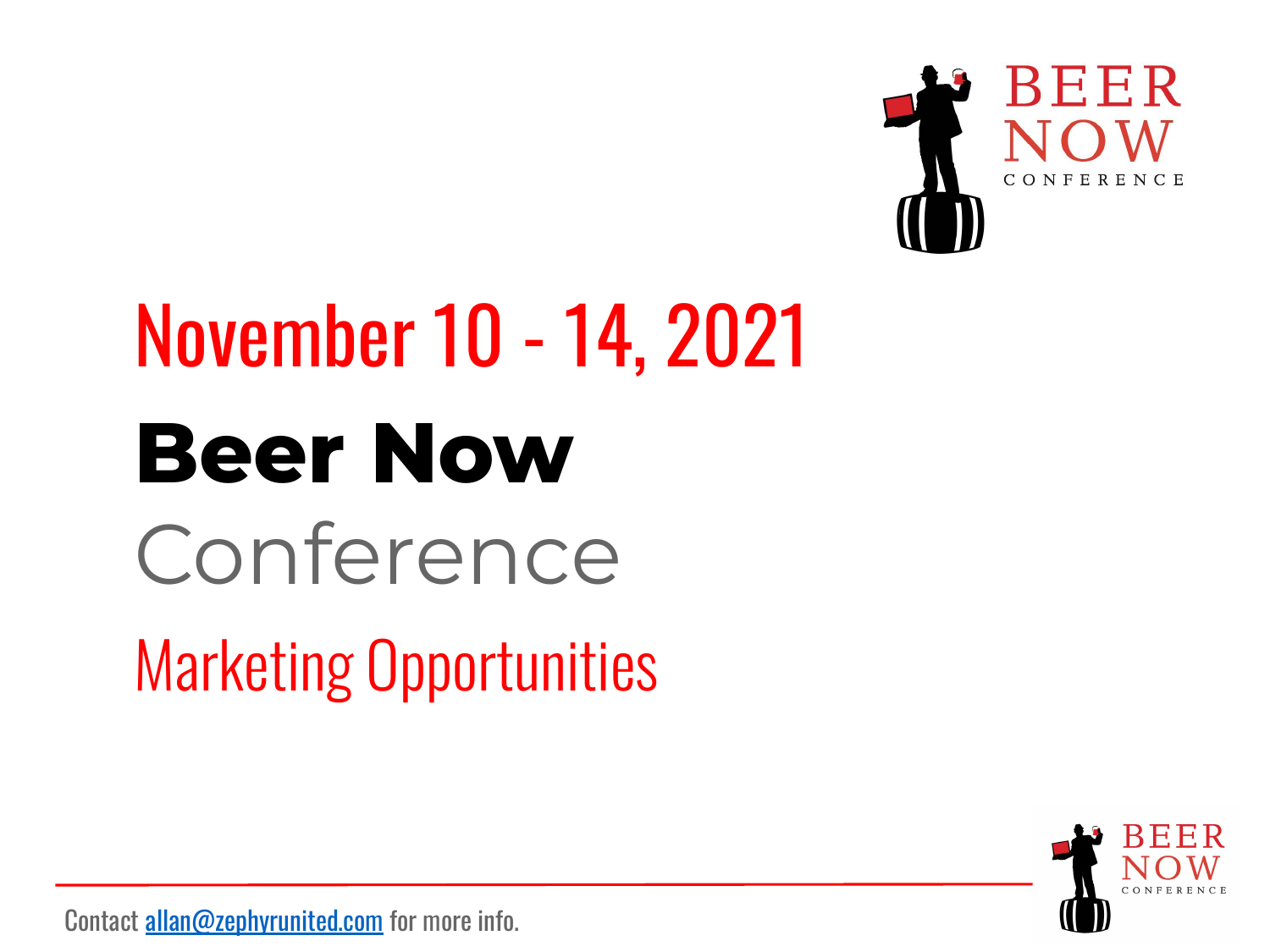### **About**

**If you don't sell more beer, your competition will.** 

**The 2021 Beer Now Conference will bring together over 100 beer influencers.**  Our experience as conference organizers and the relatively small size of this event gives us the opportunity to run a safe, outdoor conference that offers you effective in-person networking and marketing opportunities.

**Beer Influencers want to learn more about you.** They are energized by writing, photographing, podcasting, and publishing video about beer, breweries, and the people who make up the beer industry. They are motivated by communicating their views to their communities via Facebook Live, Instagram, Zoom, YouTube, beer apps, blogs, industry publications, and a bar stool at their local taproom.

**There will not be another in-person event that attracts this many high caliber influencers to one place in 2021. This is a unique chance for your brand to make a real impression and turn it into millions of impressions!** 

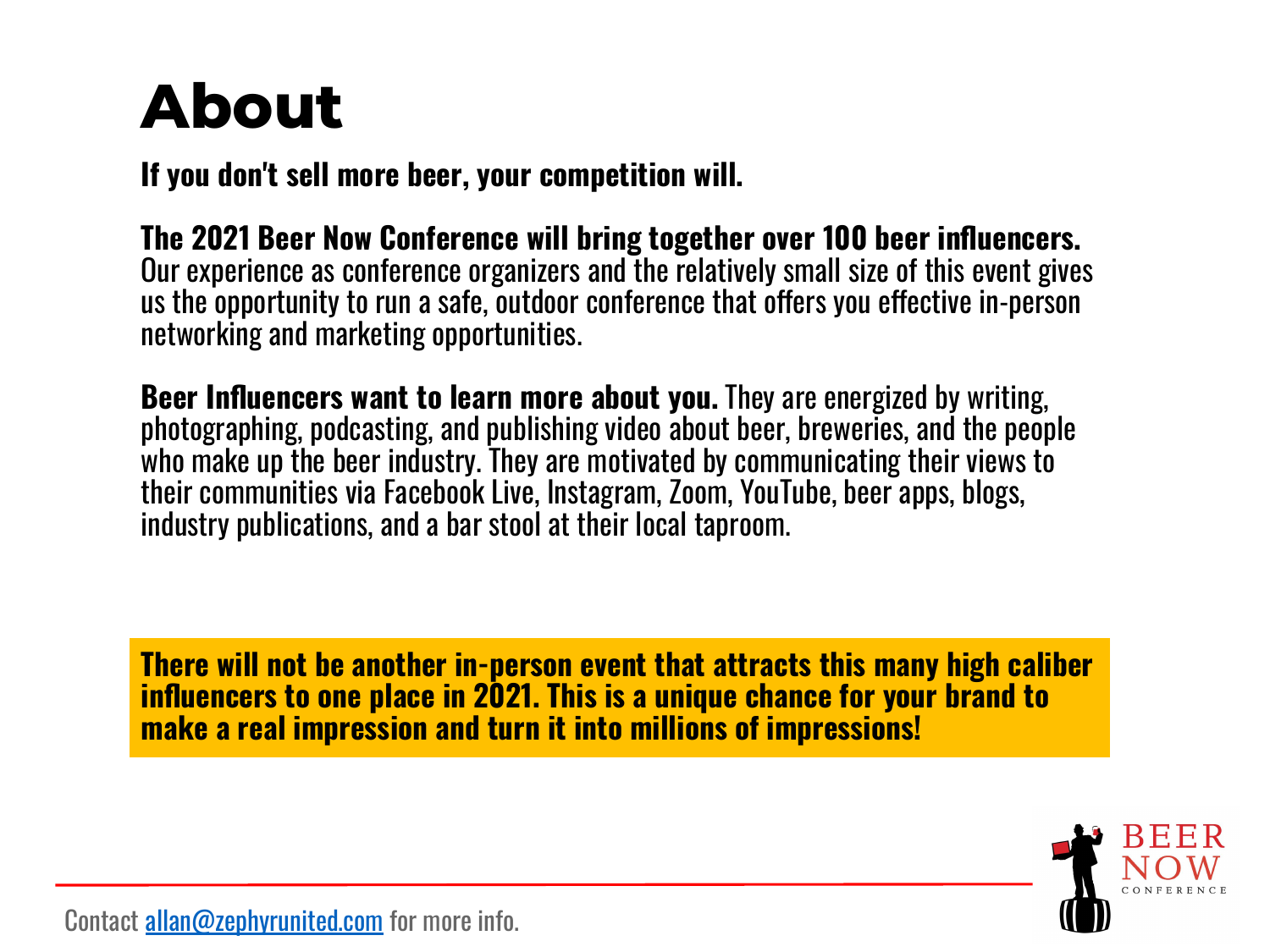### **About the Beer Influencers**

- **98,844** Unique Blog Visitors per month
- **2,320** Facebook fans/likes
- **3,578** Pinterest followers
- **2,960** Instagram followers
- **7,575** Twitter followers
- **1,115** YouTube followers



**116,392 Followers** average # of followers per Influencer **100 Beer Influencers** :: projected # of Influencers to attend 2021 Conference **11,639,200 Beer Consumers** : potential reach of your message

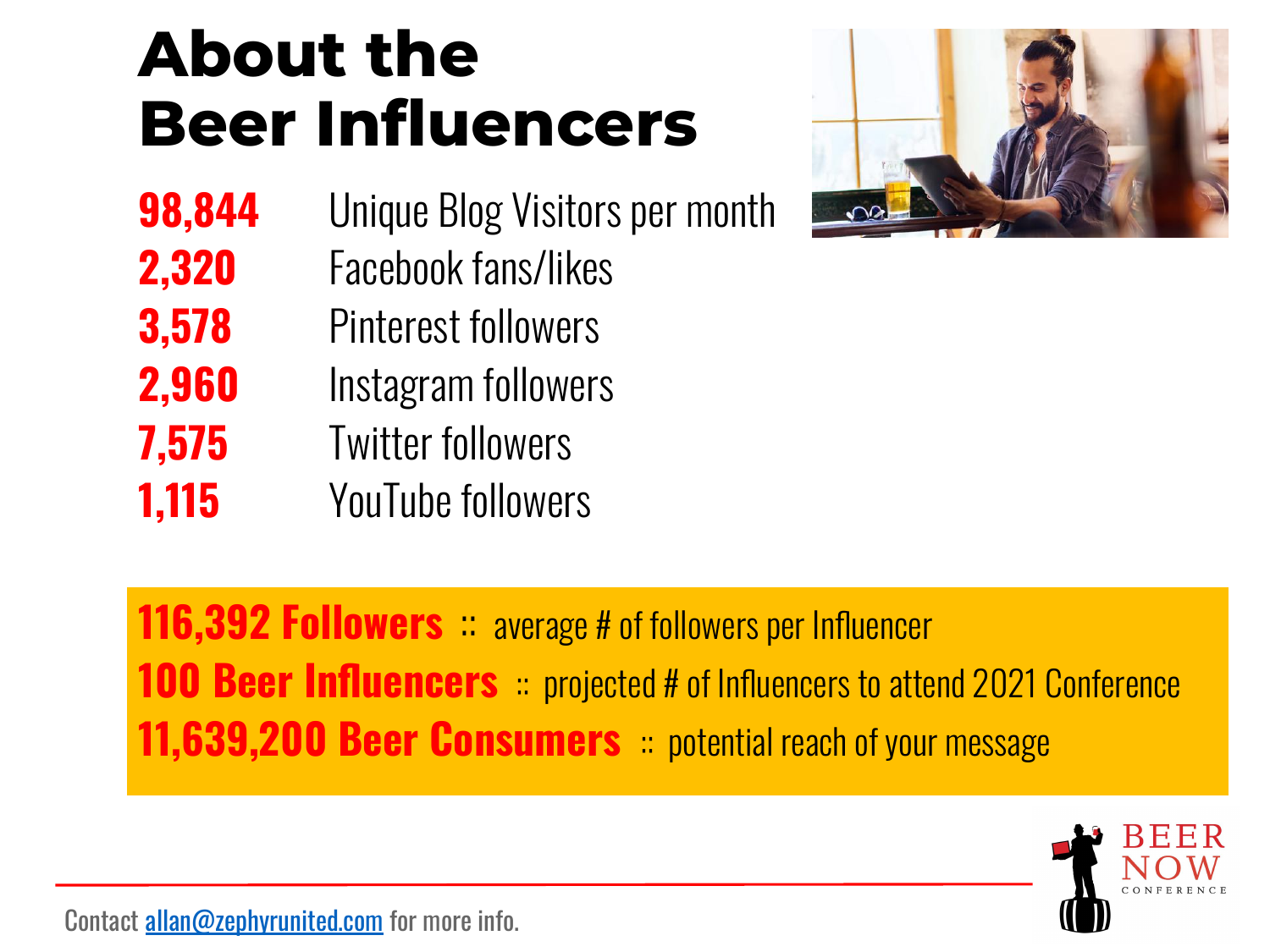### **Who has presented**

Jim Koch - Boston Beer

Sam Calagione - Dogfish Head

Greg Koch - Stone

Randy Mosher - Author, Brewer

Frank Boon - Brouwerij Boon

Kim Jordan - New Belgium

Stan Hieronymus - Appellation Beer

Willem van Waesberghe - Heineken

Mark Yocum - Anheuser-Busch

### **We've been around**

2010 Boulder, CO 2011 Portland, OR 2011 London, UK 2012 Indianapolis, IN 2012 Leeds, UK 2013 Boston, MA 2013 Edinburgh, UK 2014 San Diego, CA 2014 Dublin, IE 2015 Asheville, NC 2015 Brussels, Belgium 2016 Tampa, FL 2016 Amsterdam, NE 2017 Milwaukee, WI 2018 Loudoun, VA 2019 Great Falls, MT 2020 Virtual Beer Summit **2021 Austin, TX** 



Contact [allan@zephyrunited.com](mailto:allan@zephyrunited.com) for more info.

...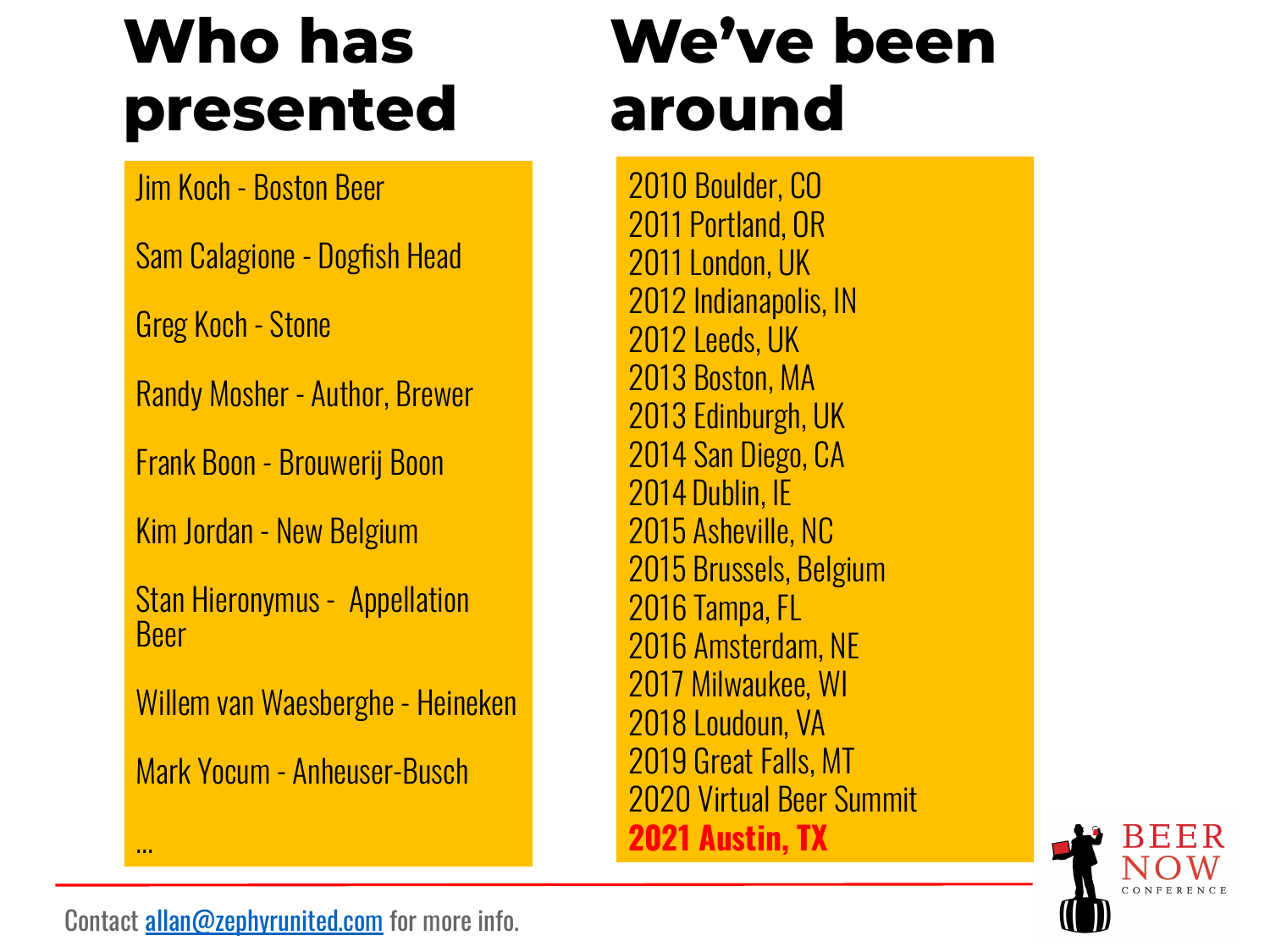# **Marketing Opportunities**

| <b>Elite</b>            | \$10,000 |
|-------------------------|----------|
| Meal                    | F&B      |
| Content*                | \$5,000  |
| <b>Reception</b>        | \$2,500  |
| <b>Excursion</b>        | \$3,500  |
| Announcement*           | \$2,000  |
| <b>Sunset Talks</b>     | \$1,500  |
| Exhibitor               | \$1,000  |
| <b>Glassware</b>        | \$1,000  |
| Cooler                  | \$1,000  |
| <b>Tote</b>             | \$1,000  |
| <b>Live Beer Social</b> | \$500    |
| <b>WiFi</b>             | \$3,500  |
| <b>Transportation</b>   | \$5,000  |

"Our experience with the conference last week was stupendous! … anytime you bring people together to have dialogue and engage in an authentic way, the experience is indelible and transforming." - 2018 Sponsor

Contact [allanwright@zephyrunited.com](mailto:allanwright@zephyrunited.com) for more information.



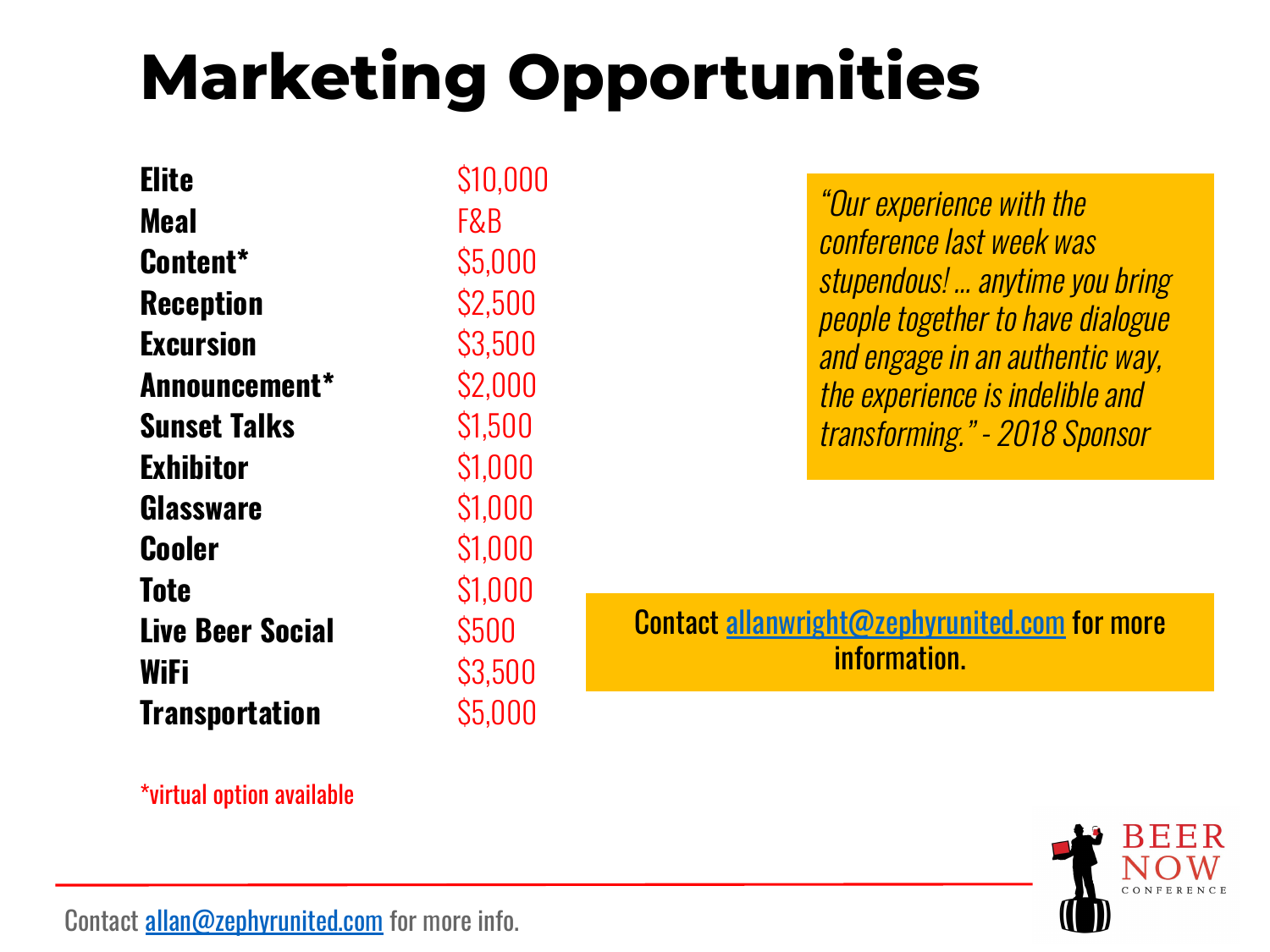# **Elite** \$10,000

#### **Create and host sixty minutes of content**

- Large logo on the site and all print materials
- Direct email to 1,400 Beer Influencers in advance of the conference
- Two Free Standing Banners at the front of the conference space
- **Receive Attendee Contact Info**
- Direct Email & Text to conference attendees during and prior to your event
- Host a Facebook Live session in advance of the conference
- Receive the email addresses of attendees who opt-in
- Embedded YouTube, Logo, Link & Description on the Site's Expo Page in a pole position
- Publish two blog posts on the Conference Site
- Two posts on Facebook Page and Group
- Five conference registrations

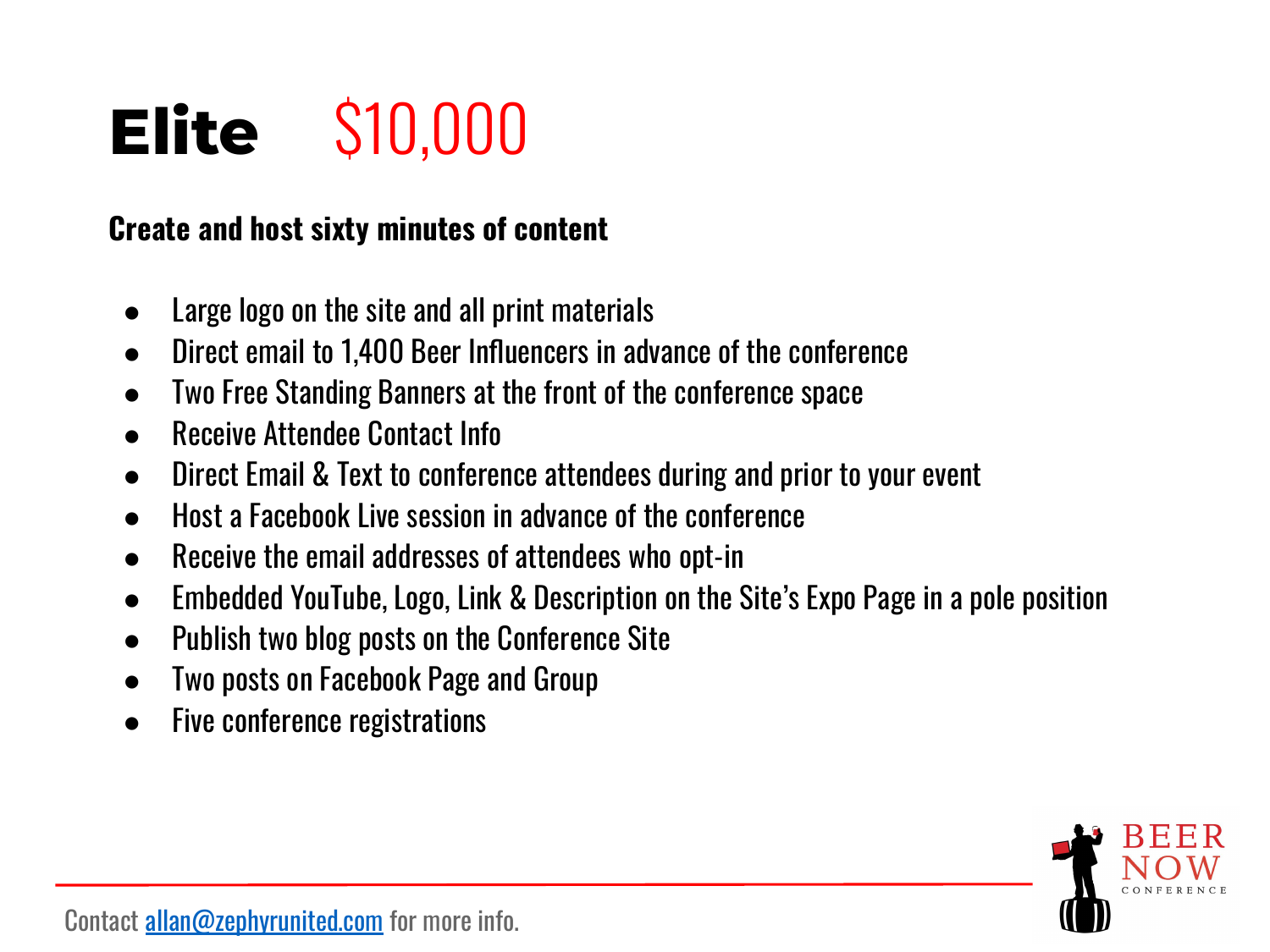### **Meal** F&B

#### **Host and present during ninety-minute lunch at Vista Brewing or two-hour dinner off site**

- Provide all food and beverage for up to 150 Beer Influencers
- Present to the attendees during the meal
- This is a unique opportunity to really impress
- Direct email to 1,400 Beer Influencers
- Present your product or service to the audience during the meal
- Receive Attendee Contact Info
- Direct Email & Text to conference attendees prior to your event
- Host a Facebook Live session in advance of the conference
- Receive the email addresses of attendees who opt-in
- Embedded YouTube, Logo, Link & Description on the Site's Expo Page
- Three conference registrations

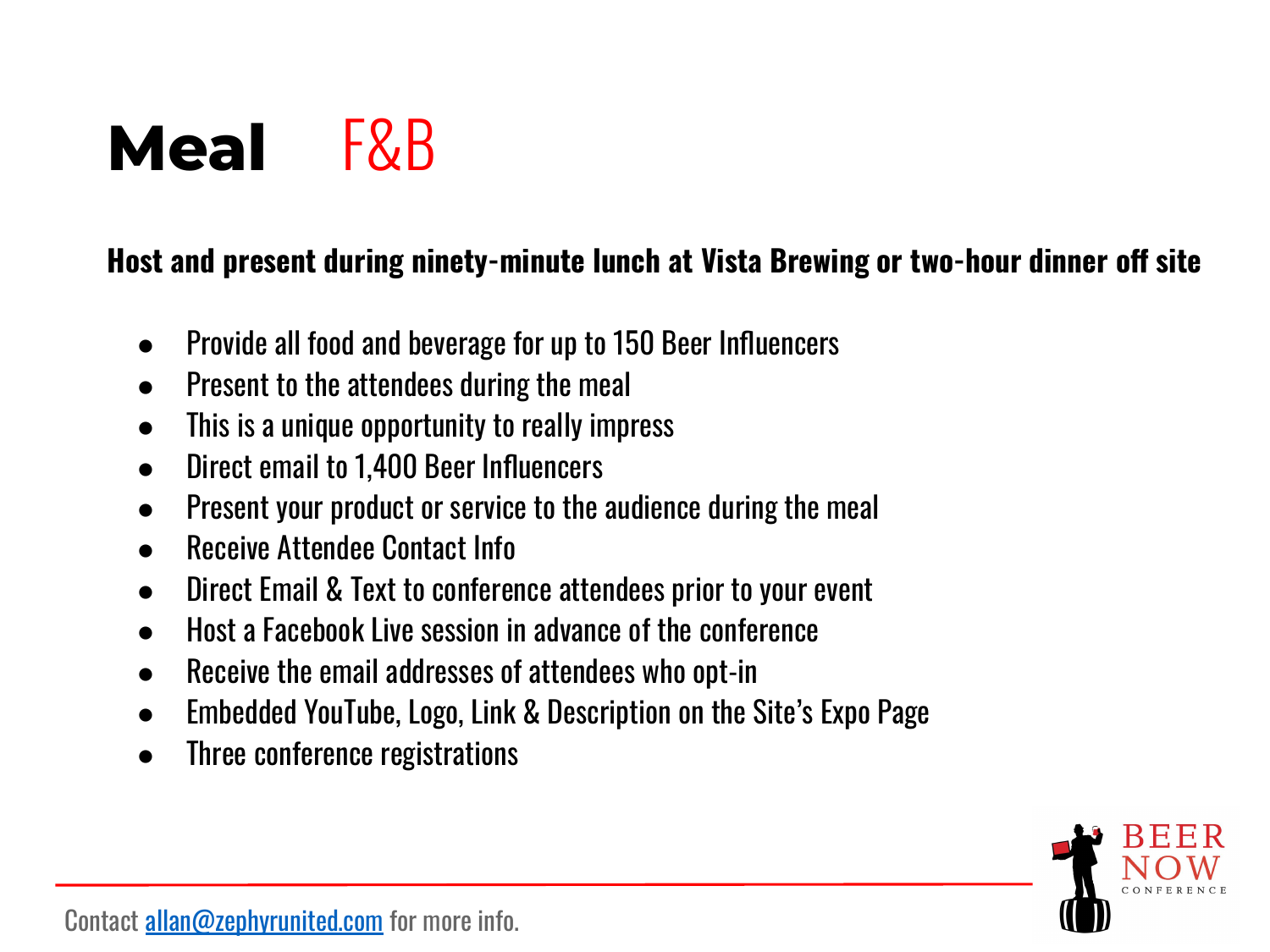# **Content** \$5,000

#### **Present 45-minutes of content**

- Option to live stream your session
- Receive Attendee Contact Info
- Text to conference attendees prior to your event
- Direct email to all conference attendees
- Host a Facebook Live session in advance of the conference
- Receive the email addresses of attendees who opt-in
- Embedded YouTube, Logo, Link & Description on the Site's Expo Page
- Three conference registrations

Available to present in-person or virtually (pre-recorded or live)

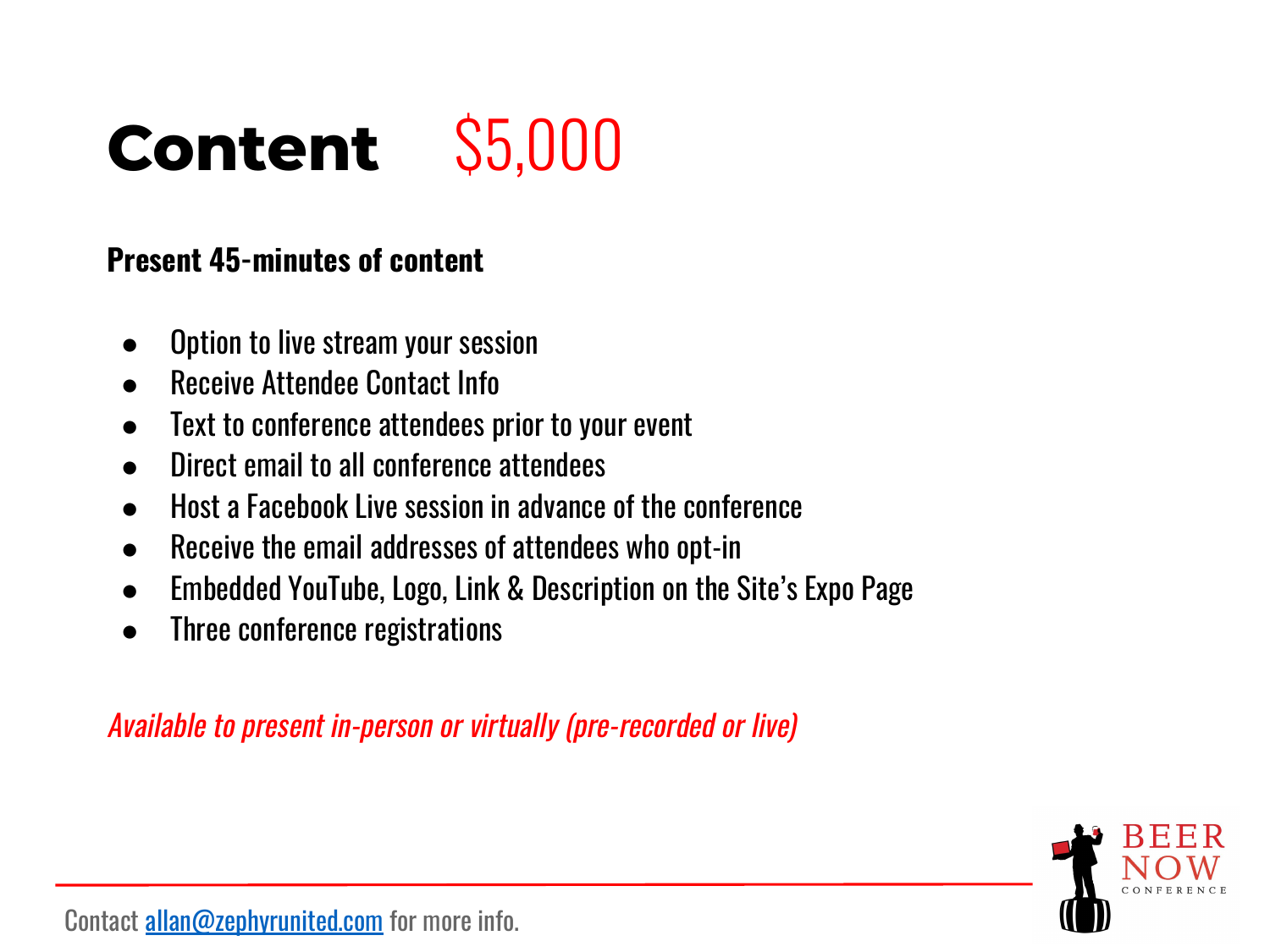# **Excursion** S3,500 - SOLD

#### **Arrange a pre-conference or post-conference excursion for 25 - 50 influencers**

- Sponsor is responsible for all costs associated with the reception including transportation
- Multiple texts to participants
- Host a Facebook Live session in advance of the conference
- Receive the email addresses of attendees who opt-in
- Embedded YouTube, Logo, Link & Description on the Site's Expo Page
- Two conference registrations

"The team at Guinness broke through my preconceived notions and delivered a truly memorable way to kick off my conference experience." - 2018 Attendee

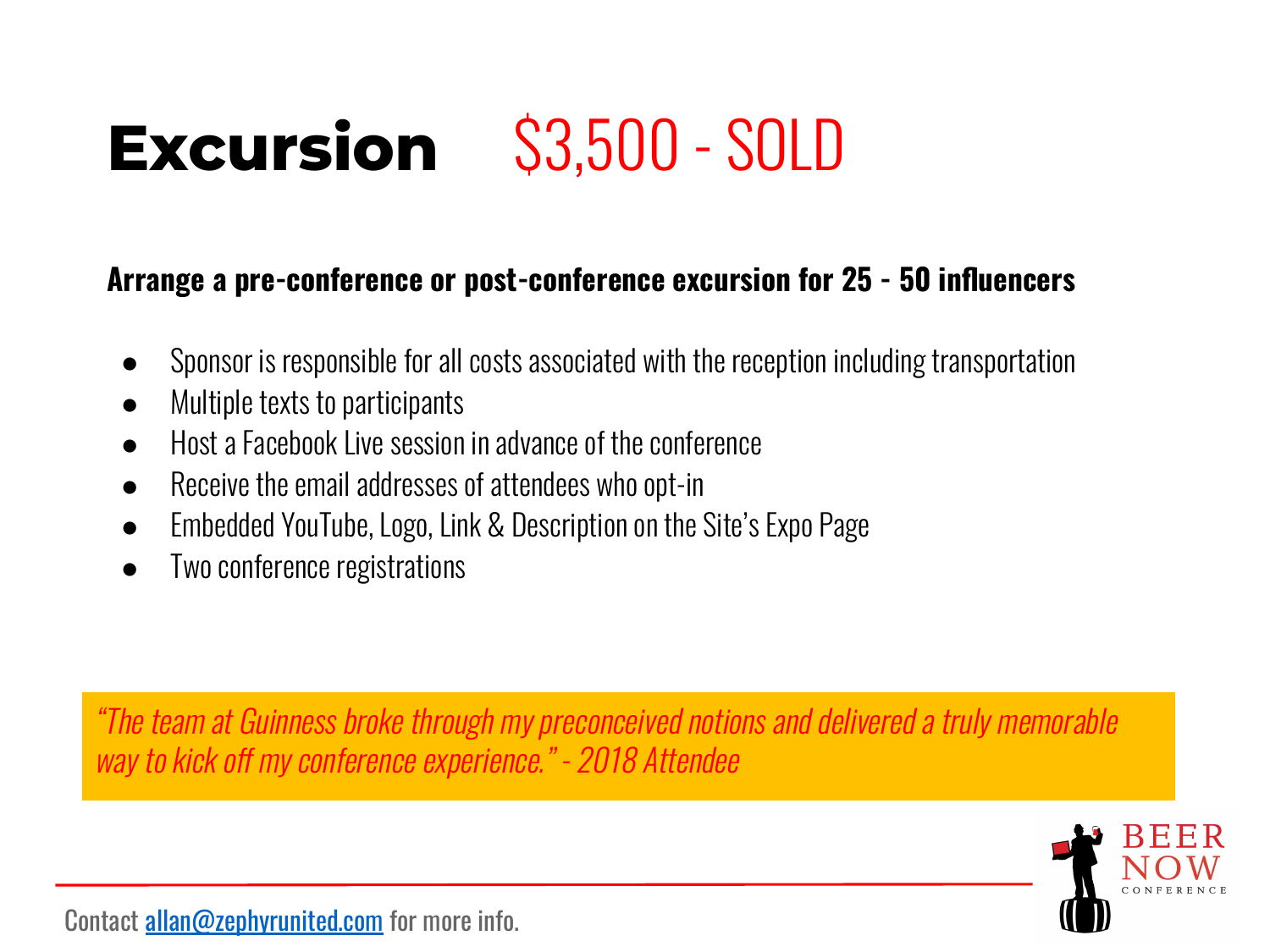# **Reception** \$2,500

#### **Host an evening reception on Thursday, Friday, Saturday or Sunday**

- Sponsor is responsible for all costs associated with the reception including transportation
- **Receive Attendee Contact Info**
- Text to conference attendees prior to your event
- Direct email to all conference attendees
- Host a Facebook Live session in advance of the conference
- Receive the email addresses of attendees who opt-in
- Embedded YouTube, Logo, Link & Description on the Site's Expo Page
- Three conference registrations

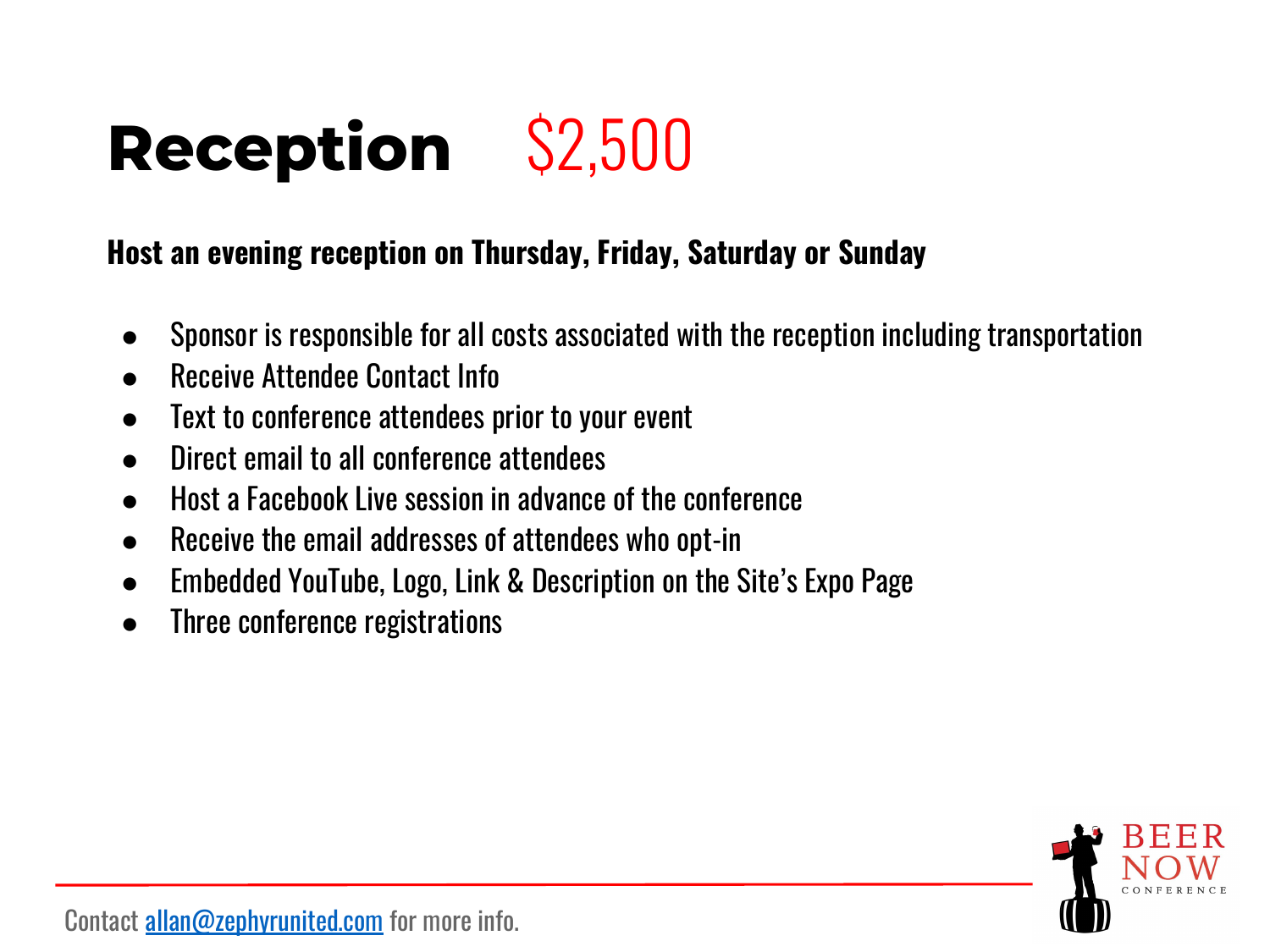### **Announcement** \$2,500



#### **Present fifteen minutes of promotional content**

- Beer Influencers will be seated at socially distanced tables. Influencers will access sponsor information, beer or product during the presentation
- Host a Facebook Live session in advance of the conference
- Receive the email addresses of attendees who opt-in
- Embedded YouTube, Logo, Link & Description on the Site's Expo Page
- Two conference registrations

Available to present in-person or virtually (pre-recorded or live)

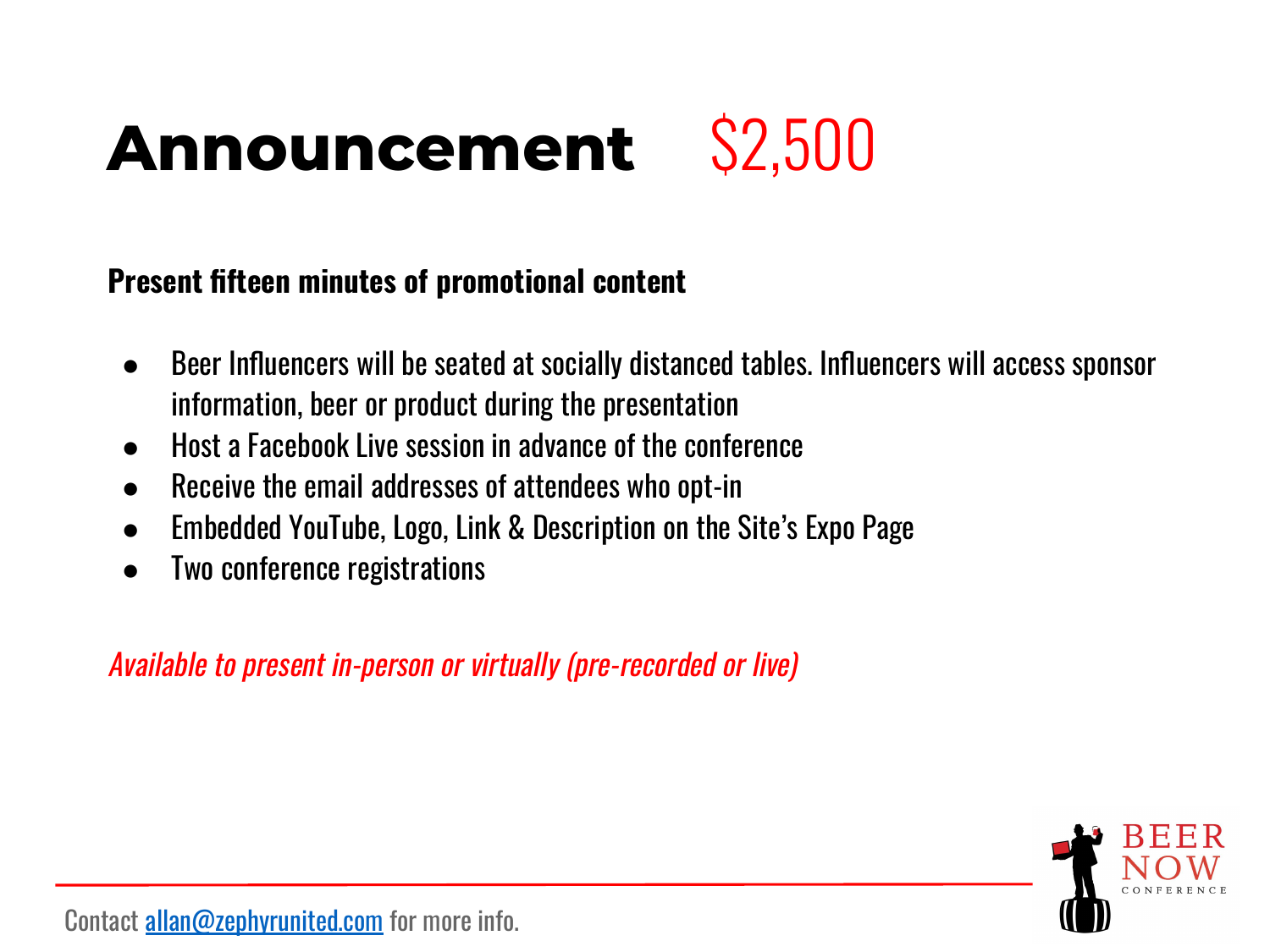### **Sunset Talks** \$1,500 - SOLD

#### **Sponsor 60-minute Sunset Talks**

- Eight Beer Influencers each present five-minute talks that are often educational and always enjoyable
- Beer Influencers will drink sponsor's beers during the talks
- Talks will take place as the sun sets outdoors on Saturday, November 13
- Often one of the highest rated sessions of the conference
- Sponsor can present one of the five-minute talks
- Sponsor has the option to participate in the introduction of the talks
- Sponsor branding placed near the presenters
- Talks will be recorded and streamed via Facebook Live
- Embedded YouTube, Logo, Link & Description on the Site's Expo Page
- One conference registration

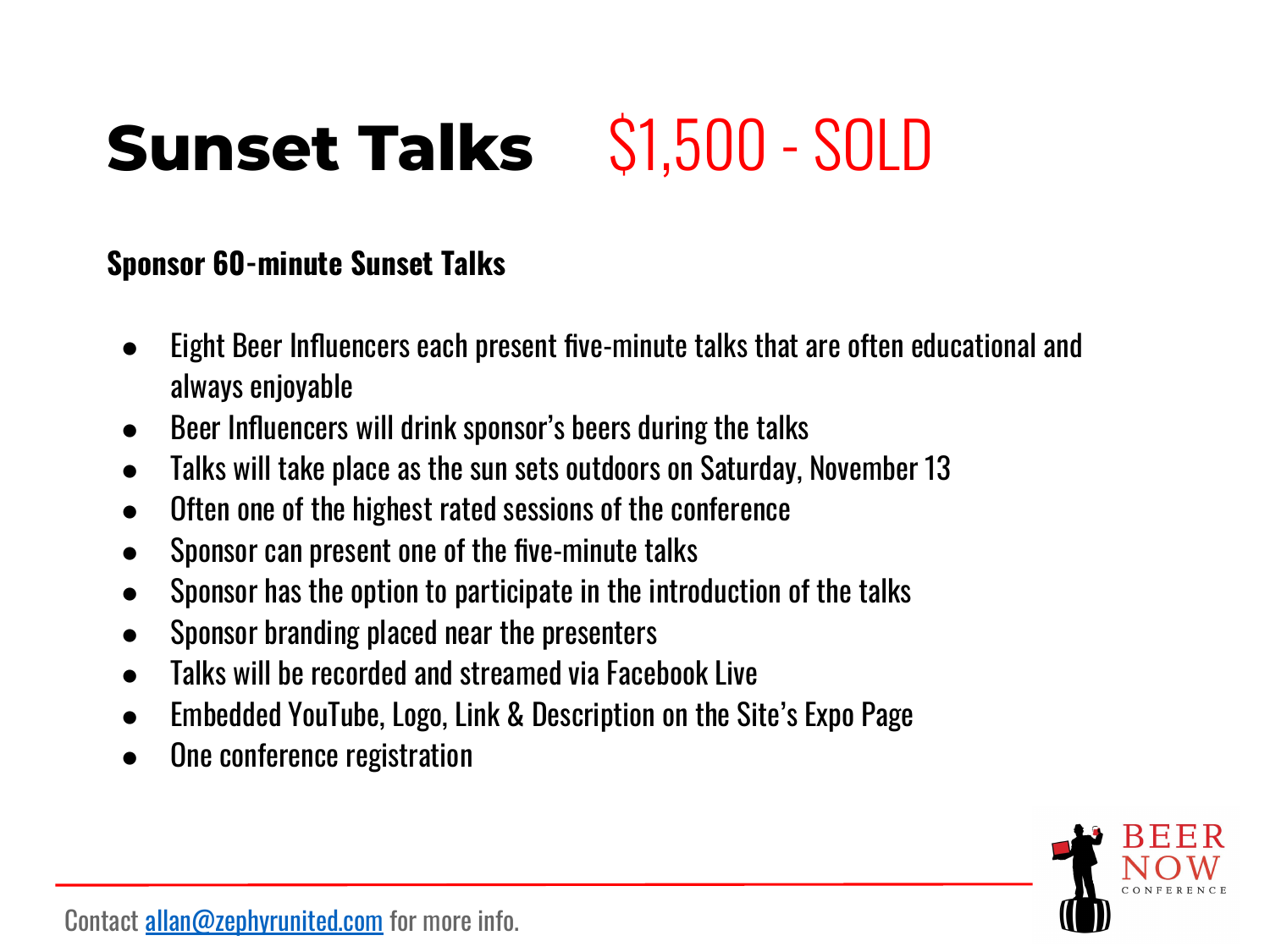# **Exhibitor** \$1,000

#### **Present your product or service to the entire audience for five-minutes**

- Beer Influencers will be seated at socially distanced tables. Influencers will access sponsor information and/or product during the presentation.
- Presentations will take place at Vista Brewing on the afternoon of Friday, November 12
- Embedded YouTube, Logo, Link & Description on the Site's Expo Page
- One conference registration

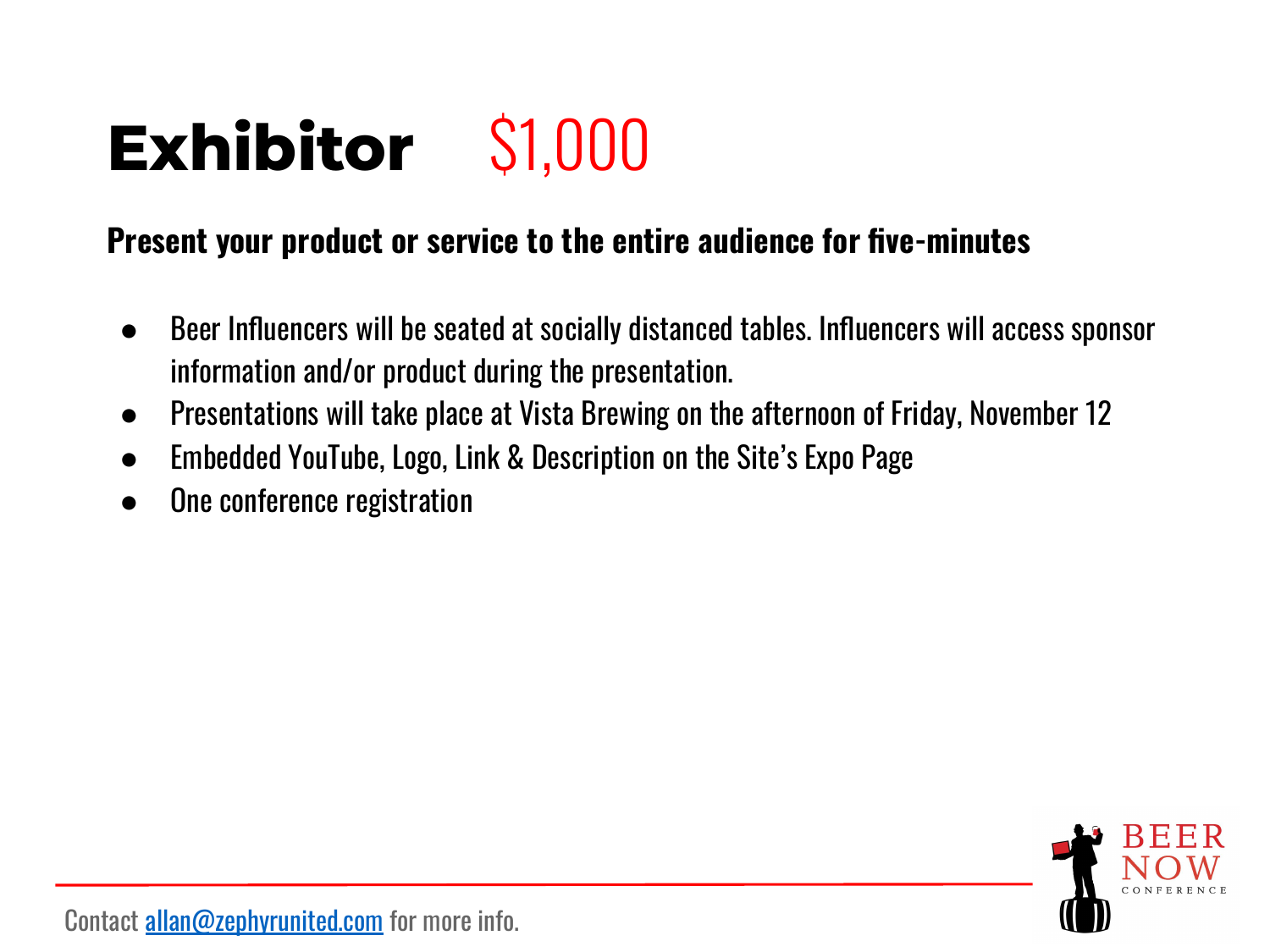### **Glassware, Cooler or Tote Sponsor** \$1,000

**Provide the official glassware, cooler or tote of the 2021 Beer Now Conference**

- Sponsor can provide their own product or sponsor and pay additional costs to provide product for each attendee
- Sponsor may have the option to place logo on product
- Conference will need up to 300 glasses, 150 coolers and 150 Totes
- Host a Facebook Live session in advance of the conference
- Receive the email addresses of attendees who opt-in
- Embedded YouTube, Logo, Link & Description on the Site's Expo Page
- One conference registration

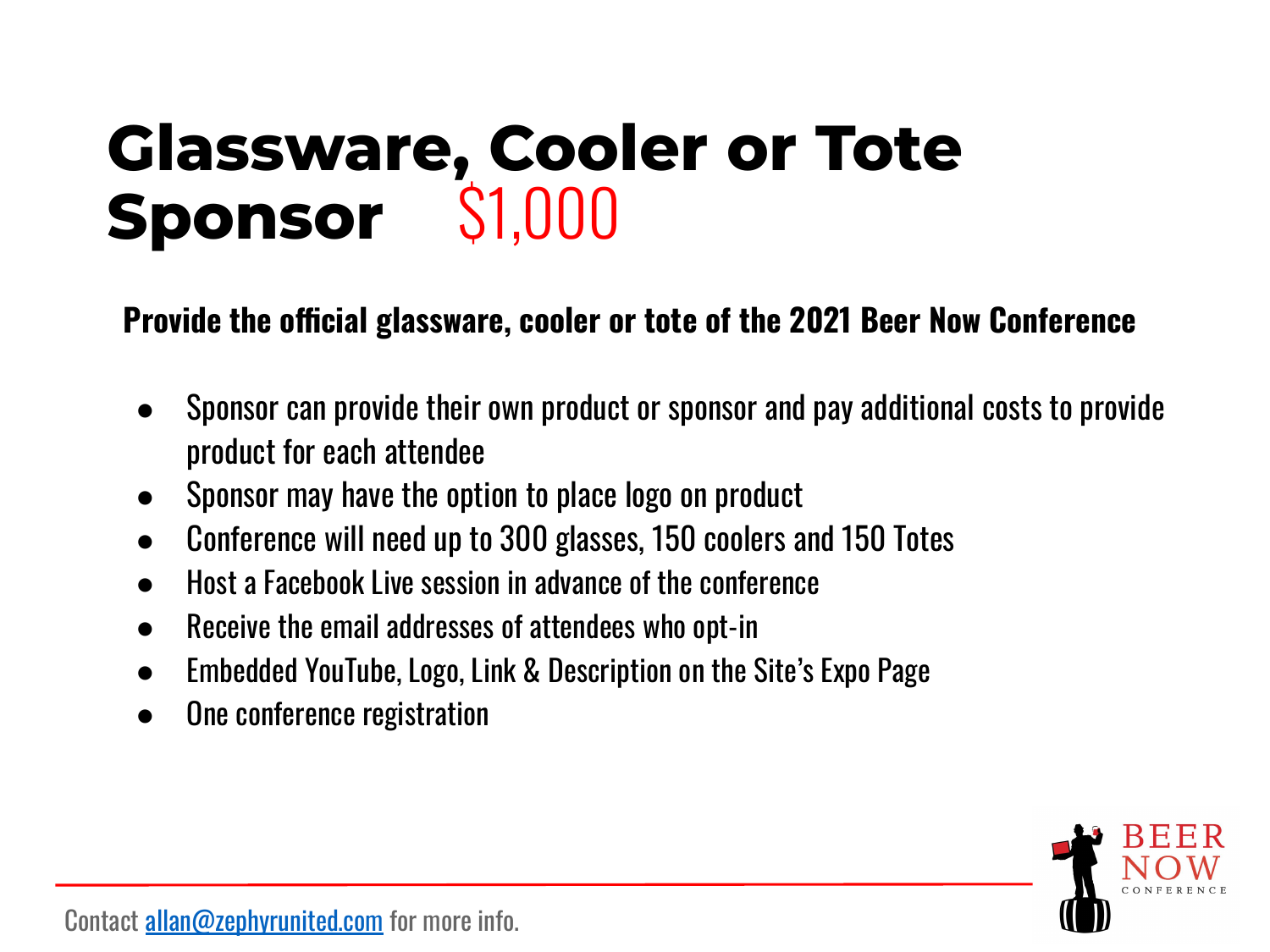## **Live Beer Social** \$500 per beer

- Fast, fun, and effective speed dating style of event
- Sponsor speaks to audience from stage for 5-7 minutes while attendees taste your beer at their table
- Sponsor does not need to be registered for the conference; No conference registrations are included
- Limited to 10 breweries
- This event will be recorded and Live Streamed on Facebook.
- The Live Beer Social will take place at Vista Brewing on the afternoon of Saturday, November 13
- Participating breweries will be listed on the conference site, agenda and promoted via social and a blog post
- Brewery contact, website and social media information will be shared with influencers in advance of the conference as well as during the Live Beer Social

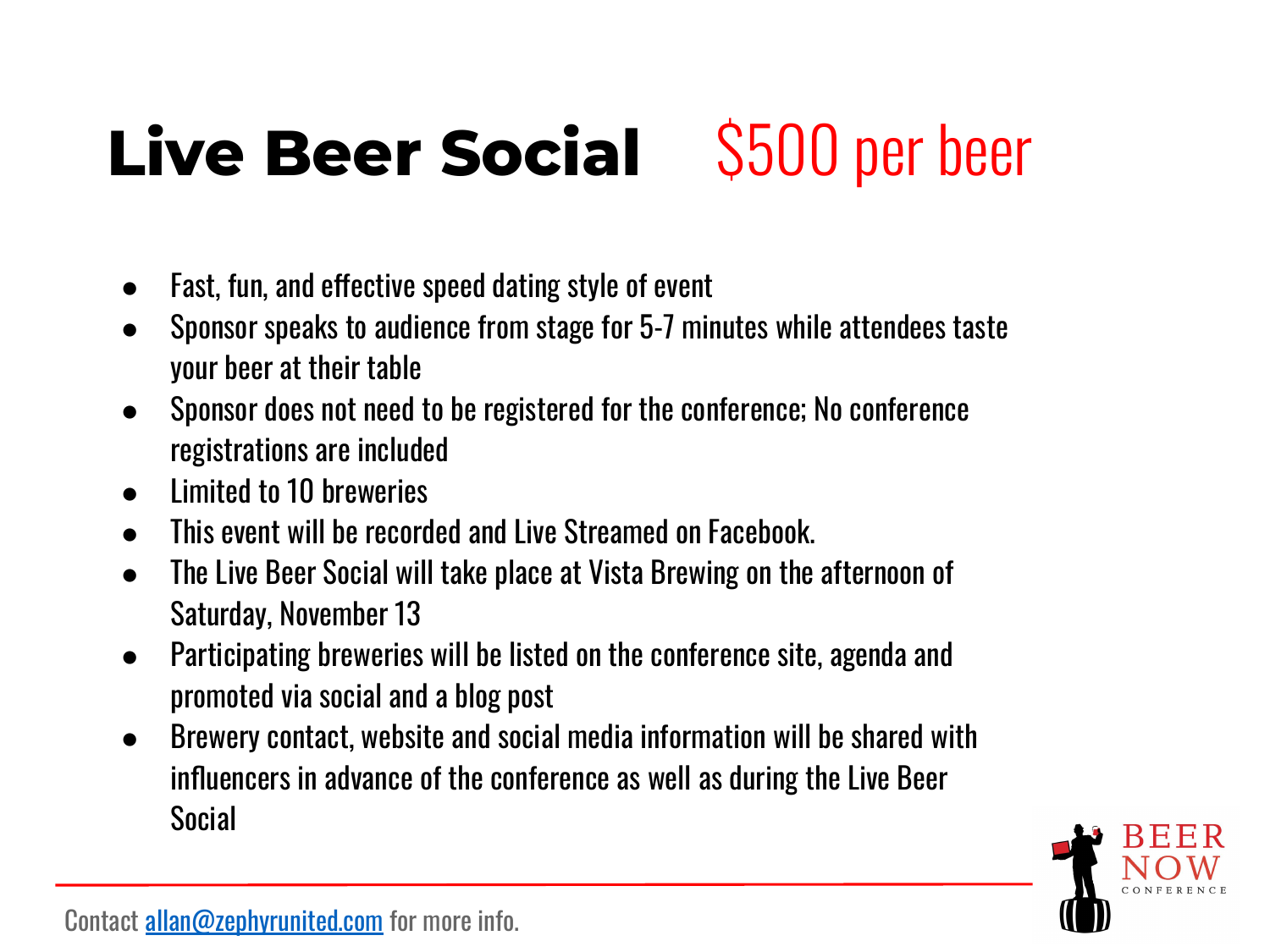### **WiFi** \$3,500

#### **Sponsor the WiFi at Vista Brewing**

- \$3500 will be put towards WiFi costs associated with providing WiFi outdoors for this event
- WiFi Network, password and landing page will be sponsor branded
- Present to the audience at the conference for five minutes
- **Receive Attendee Contact Info**
- Text to conference attendees multiple times on Friday and Saturday
- Direct email to all conference attendees
- Host a Facebook Live session in advance of the conference
- Receive the email addresses of attendees who opt-in
- Embedded YouTube, Logo, Link & Description on the Site's Expo Page
- Three conference registrations